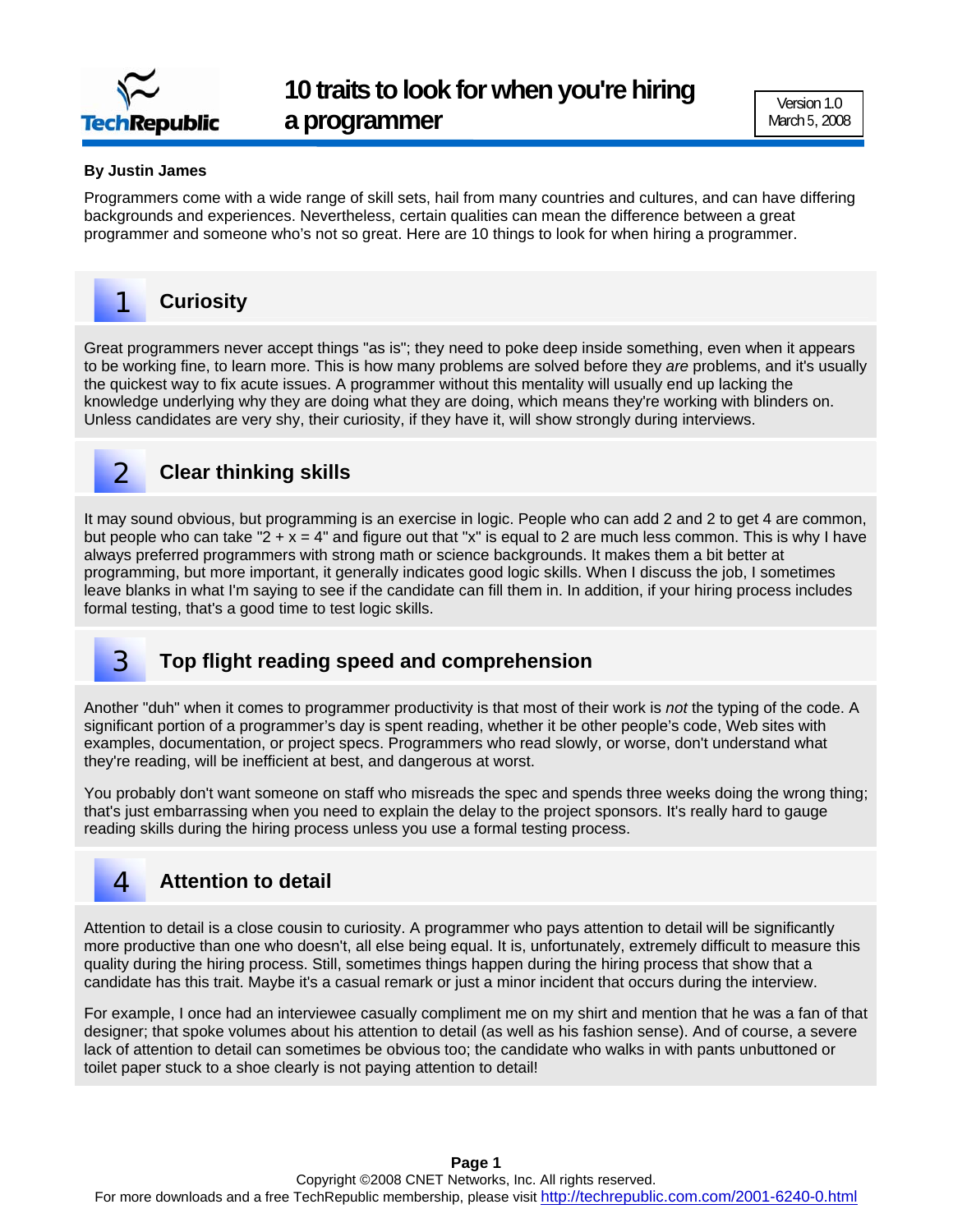### **Quick learner outside of programming**

Unless your company develops programming tools, like compilers and IDEs, your programmers are working with projects outside the realm of programming. Just as journalists need to understand a little bit about the subjects of their stories and good teachers need a working knowledge of the field they're teaching, good programmers are able to learn about the environment their software will work within. Of course, you don't need a CPA with a computer science degree to work on your accounting software, but a programmer who can't understand the basics of the math and business rules involved is going to be a liability.

I take candidates I'm seriously considering on a tour of the facility and provide a brief, simple, jargon-free overview of the company and how it works. Candidates who ask pointed questions that show they understand what I'm talking about, or who otherwise show comprehension, get extra credit in the overall hiring decision.

## **Self-learning skills**

It's extremely rare for a programming shop to have the budget and time to provide training to its programmers. This is unfortunate, but it's a current business reality. The result is that most programmers self-teach their skill sets (ideally with a mentor handy) once their formal schooling is over. Programmers who are good at self-learning are going to be better at programming.

During the interview process, I like to ask questions such as, "How did you learn to do that?" when the candidate talks about something difficult, or, "How do you get new skills?" and "Do you read any programming-related books, magazines, Web sites, blogs, etc?". Candidates who aren't just capable but who are eager to teach themselves new programming skills are much better to have on staff than those who don't like to learn outside a formal training program.

#### **Passion**  7

6

5

Some programmers are "daycoders"—people who write code 9 to 5, Monday through Friday, and do not think about it in the slightest outside of those times. That's perfectly fine; not everyone can be a super geek who lives and breathes code. I have hired people like this in the past to fill a gap or to work on the sections of a project that are routine. But when I need to hire a *top* programming candidate (regardless of skill or experience level), I need to be hiring someone with a passion for the work.

Passion is a "make or break" during crunch time or on a project that requires tricky techniques, rare skills, and so on. After all, daycoders won't be motivated to learn the best way of doing things and will instead just do what they've always done, which may not be the best way of doing things. Daycoders are also difficult to retain without a steady stream of raises and a high level of perks, since they are there for the money, not for the work. Passion will be fairly obvious during the interview. Candidates who get excited when you talk about your project or who are talking about their past projects have it for sure.

#### **Adaptability**  8

Have you ever worked on a programming project that ended with the same specs it started with? Neither have I, and I am including short projects that lasted less than a day! Programmers who do not handle change well will probably not be very successful, except on long-term, Waterfall-type projects that last years, usually under government contract. That is not to denigrate those kinds of projects or programmers, of course. But most projects are simply incompatible with a lack of adaptability.

It's pretty obvious during interviews when candidates are not adaptable or handle change poorly, particularly if you ask questions like, "Did the requirements change often?" Candidates who say something like, "Sure, but that happens on all projects and it's a fact of life" are winners. Those who roll their eyes and respond with, "Yeah, that's why I could never get anything done!" probably will not be a good fit for most environments.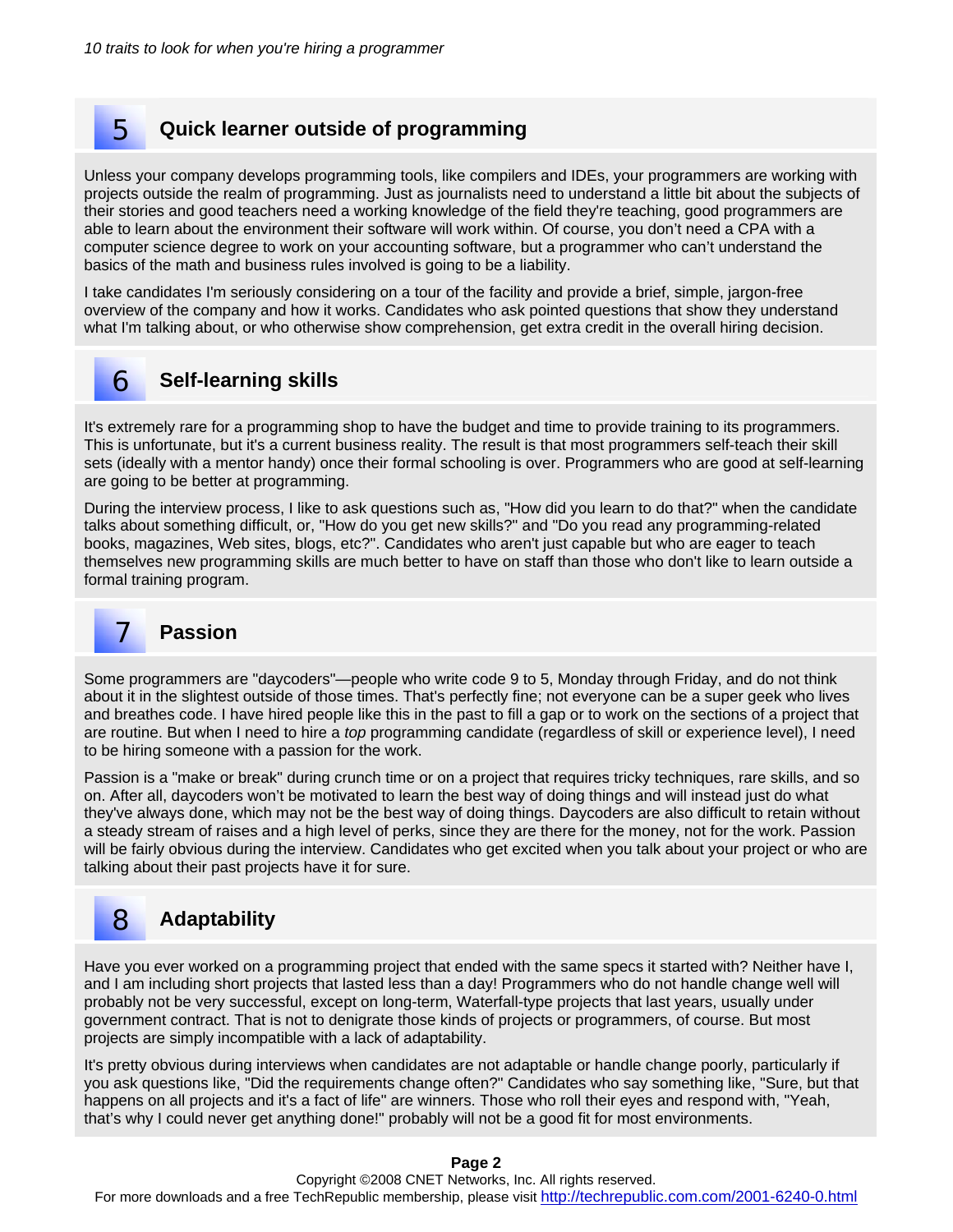## **Good communication skills**

"Communication skills" doesn't mean the same thing as "Speaks perfect English." It means, "able to convey an idea accurately and effectively." Pictures, sounds, and hand motions are all part of communication skills. Programmers who have a hard time getting their point across or understanding what others are trying to tell them will not be effective in the long run. This is a difficult ability to properly measure in a phone interview, but when candidates have difficulty communicating even in a face-to-face interview, you can be sure that they'll have a hard time on the job as well.

#### **Who's the boss?**  10

9

Programmers are a notoriously independent group of people. Indeed, I believe that's one of their strengths, and it's great not having to micromanage people working on technical projects. However, a good portion of programmers struggle with the idea of "I am the boss and you are not." I know, it sounds tyrannical. In a way, it is. Managers often need to make decisions for nontechnical reasons, and they may not be able to explain those reasons to their team (secrecy, politics, not enough time, etc.).

A little bit of pushback, particular on bad decisions, is something I encourage and fully support, especially if the boss doesn't realize that it is a bad decision and if the feedback is delivered correctly. But when the boss says, "I know from the technical perspective this is a bad idea, but this is how we need to do it," it's final. All too often, certain "rogue coders" will ignore their marching orders and go do their own thing. Even worse, they have a tendency to run their mouth to anyone and everyone about how stupid the boss is, and how he or she obviously does not understand programming—which may or may not be true. This sinks projects and does nothing but cause animosity and hurt team morale.

This mentality can often be seen during the interview process, especially when you're asking about past work experiences. Rogue coders love to talk about their "evil, idiot, pointy-haired slave driver" former managers, even when it is wholly inappropriate to do so, like in a job interview. Well-adjusted programmers will say things such as, "I disagreed with some of my manager's decisions at a technical level, but I know that those decisions had to have nontechnical issues factored into them."